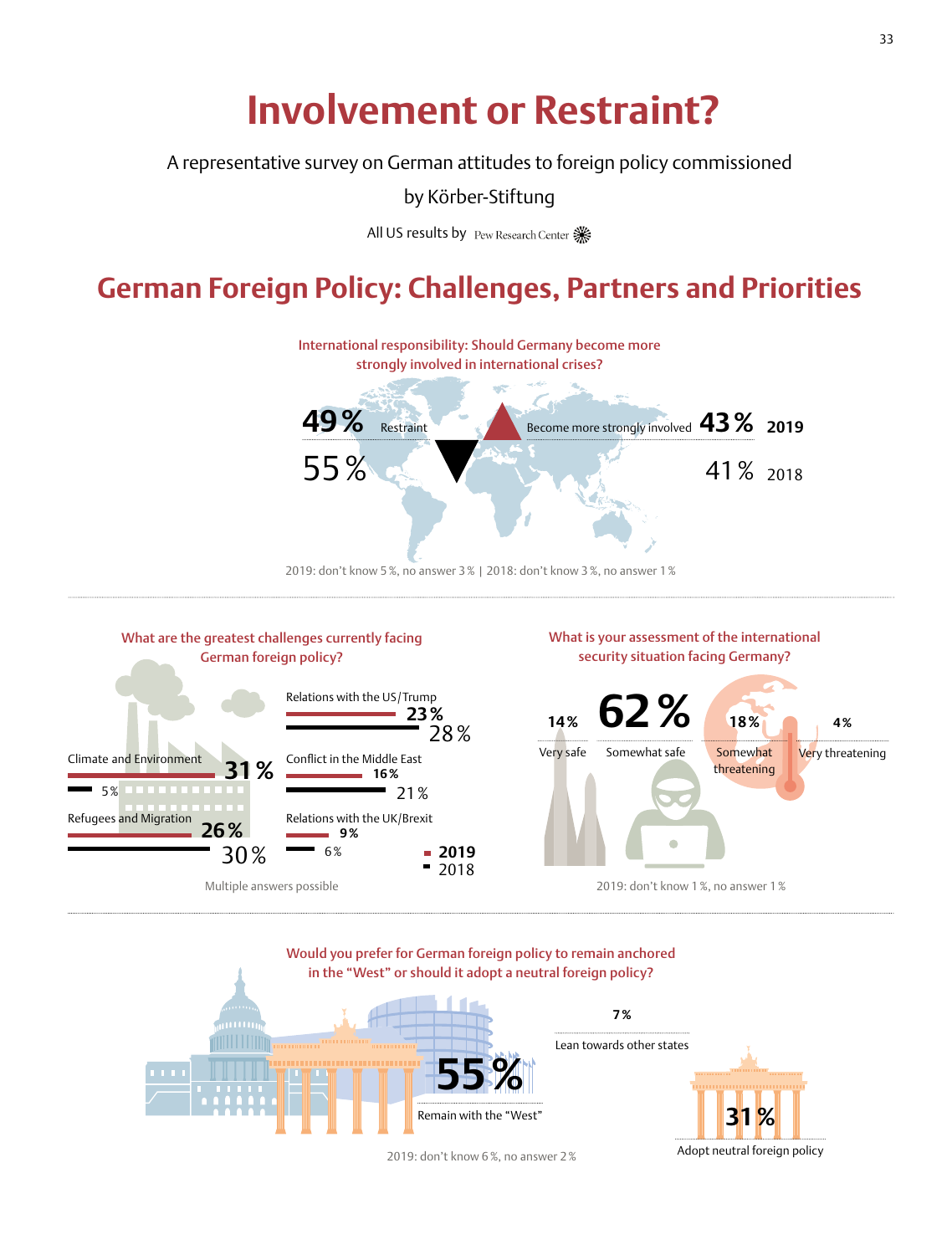German respondents: Which country is currently Germany's most or second most important partner?

Multiple answers possible

2019: a different country 18%, don't know 13%, no answer 2% 2018: a different country 7%, don't know 13%, no answer 2%

German respondents:

61% **60%**

35% **42%**

12% 17% **15% 12% 7%**

7% 6%

 $\blacksquare$ NZ

 $ZN$ 

**2019** 2018

France US China Russia Britain

Multiple answers possible 2019: a different country 43%, don't know/no answer 27% 2018: a different country 18%, don't know/no answer 25%



**2019** 2018

Britain China Canada Israel Germany

**15%** 12% 9% **13%**

∞

25% 26% **23% 20%**

37% **36%**

NZ

ZN

 $\equiv$  US respondents:

### Who has done more for the future of the EU?

2019: don't know 6%, no answer 2%



### **Europe**



2019: don't know 8%, no answer 2%



Should the EU maintain its current mode of foreign policy decisions requiring unanimity, or adopt qualified majority voting?

2019: don't know 5%, no answer 1%



Should Germany cooperate less or more with each of these countries in the future?

2018



Should the United States cooperate less or more

2018





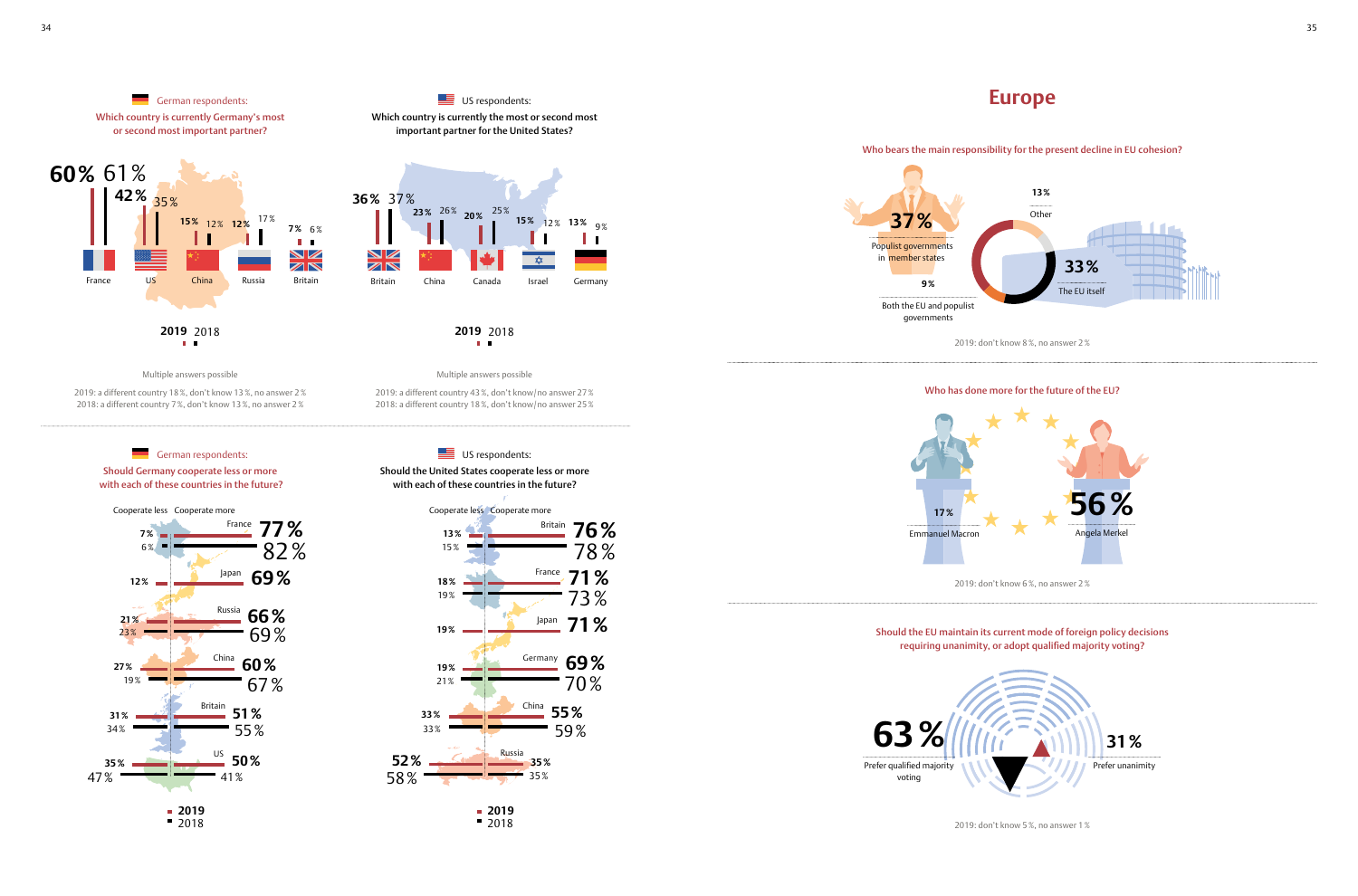





2019: don't know/no answer 6% 2018: don't know/no answer 5%

2019: don't know 3%, no answer 1% 2018: don't know 2%, no answer 1%

**2019** 2018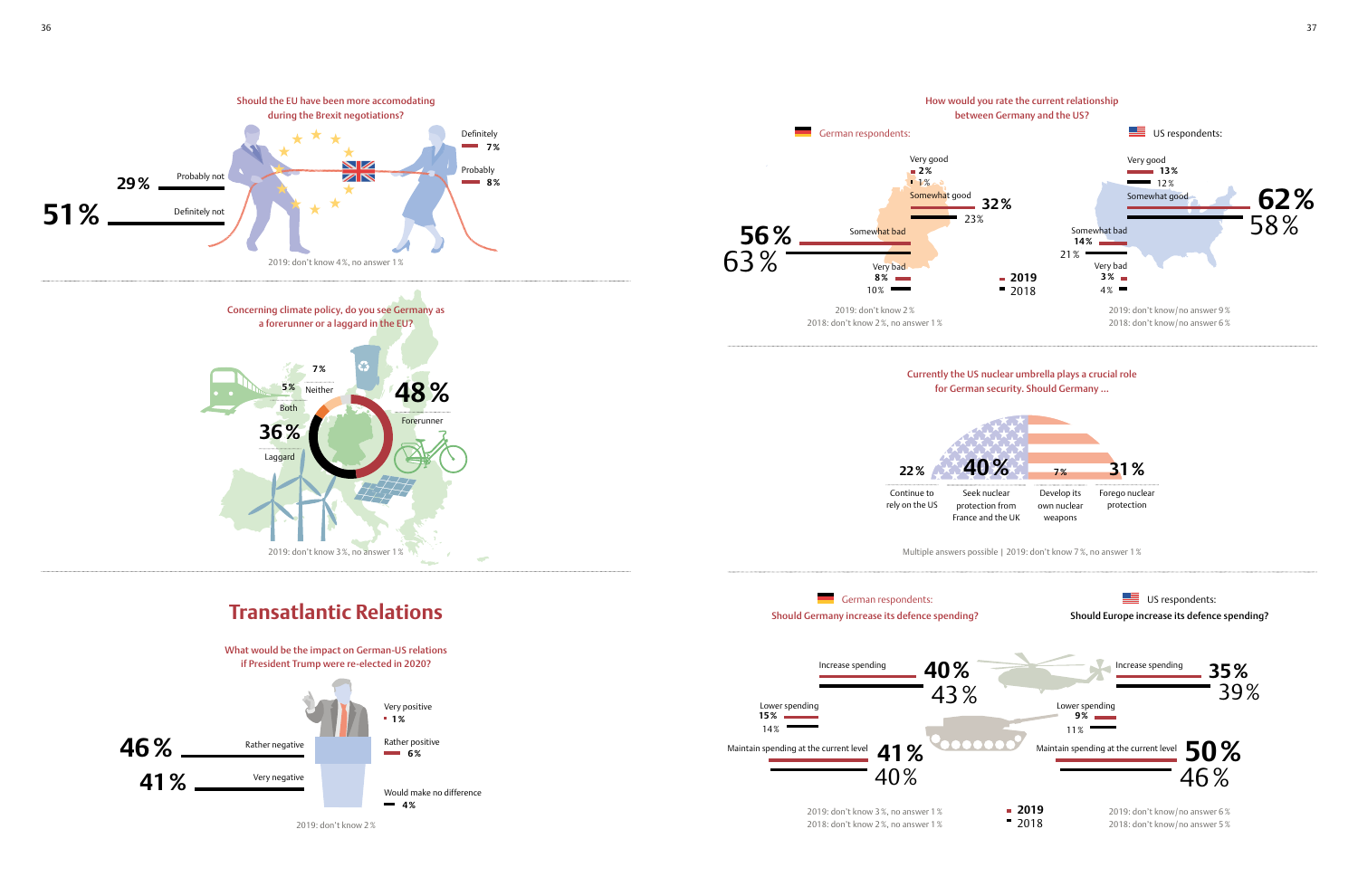### Should Germany strive for greater independence from the United States in defence matters, even if this meant more than doubling defence spending?



2019: don't know 5%, no answer 2%





2019: neither 3%, don't know/no answer 4%

## **Germany and the Asia-Pacific**

#### What is your view of China's growing influence?



2019: don't know 3%, no answer 1%







2019: neither 2%, don't know/no answer 4%

### How do you assess the Chinese model of state capitalism with strong economic growth and authoritarian rule?